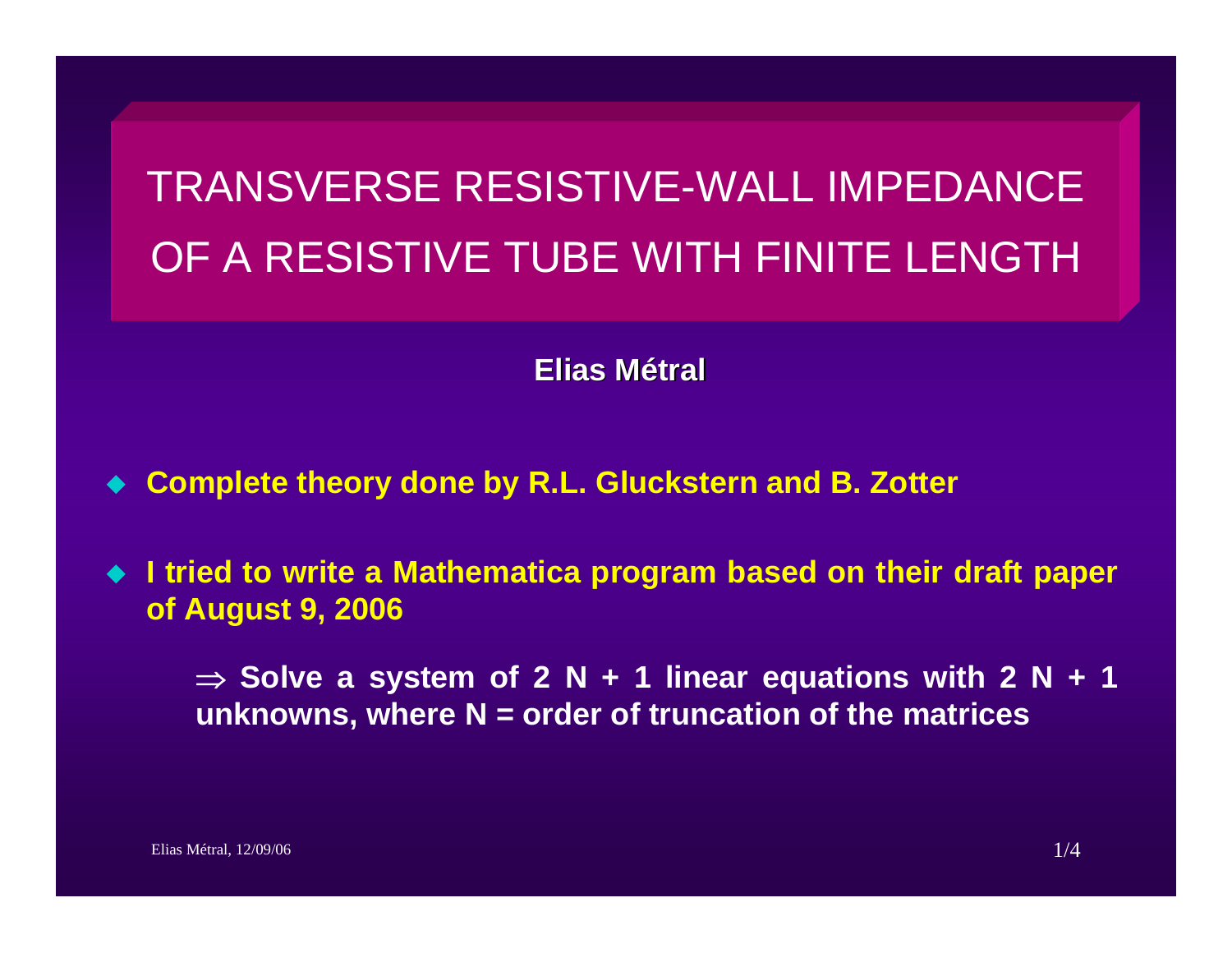### **GEOMETRY OF THE PROBLEM**

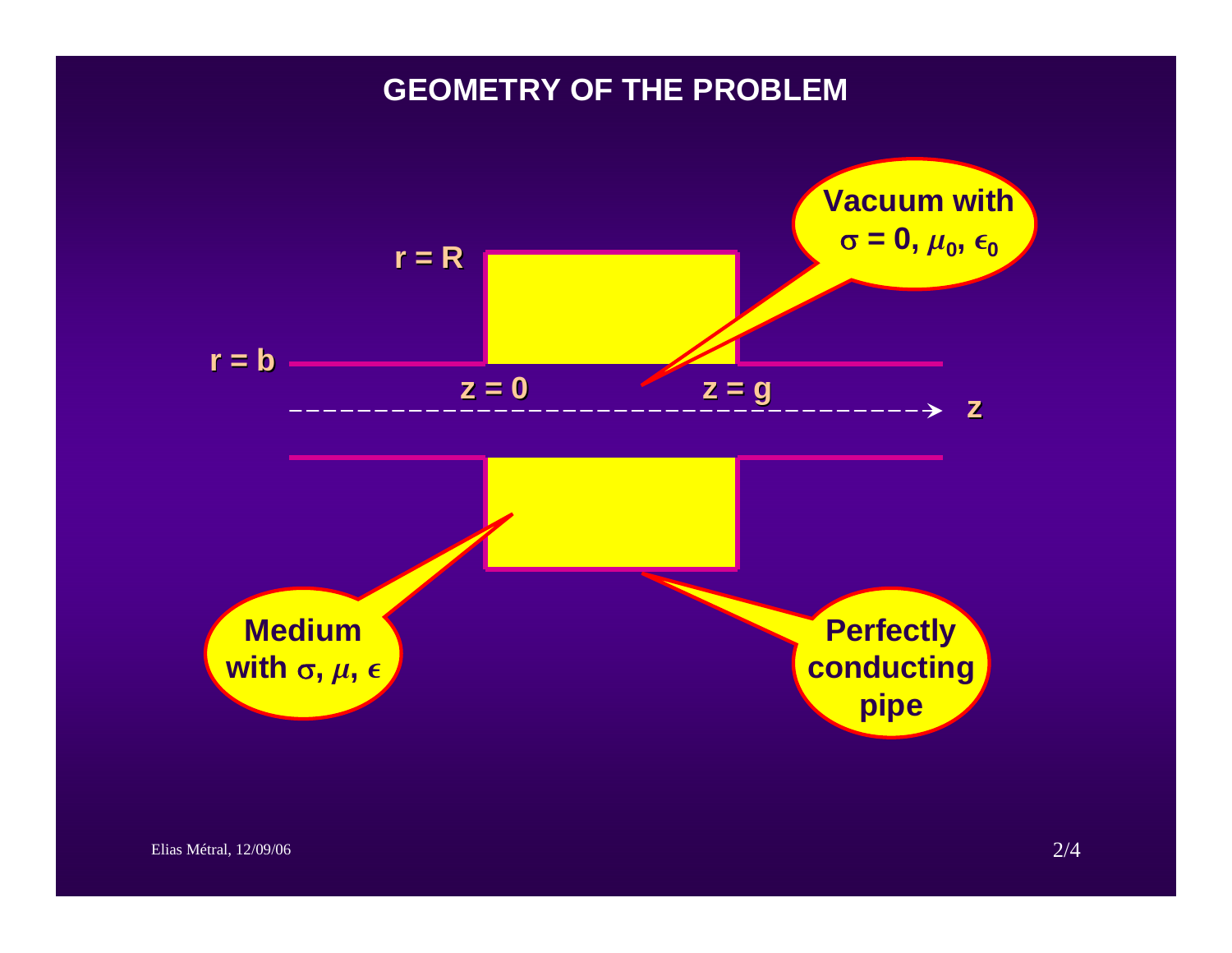### **FIRST (VERY PRELIMINARY!) RESULTS…**

- **Application to the case of a LHC collimator**
	- **Length = g = 1 m**
	- **Half gap = b = 2 mm**
	- п  $Resistivity = 10 \mu\Omega m$
	- **Wall thickness = R = 2.5 cm**

#### **INFINITE LENGTH COMPUTATION**

### **FINITE LENGTH COMPUTATION (with N = 10)**